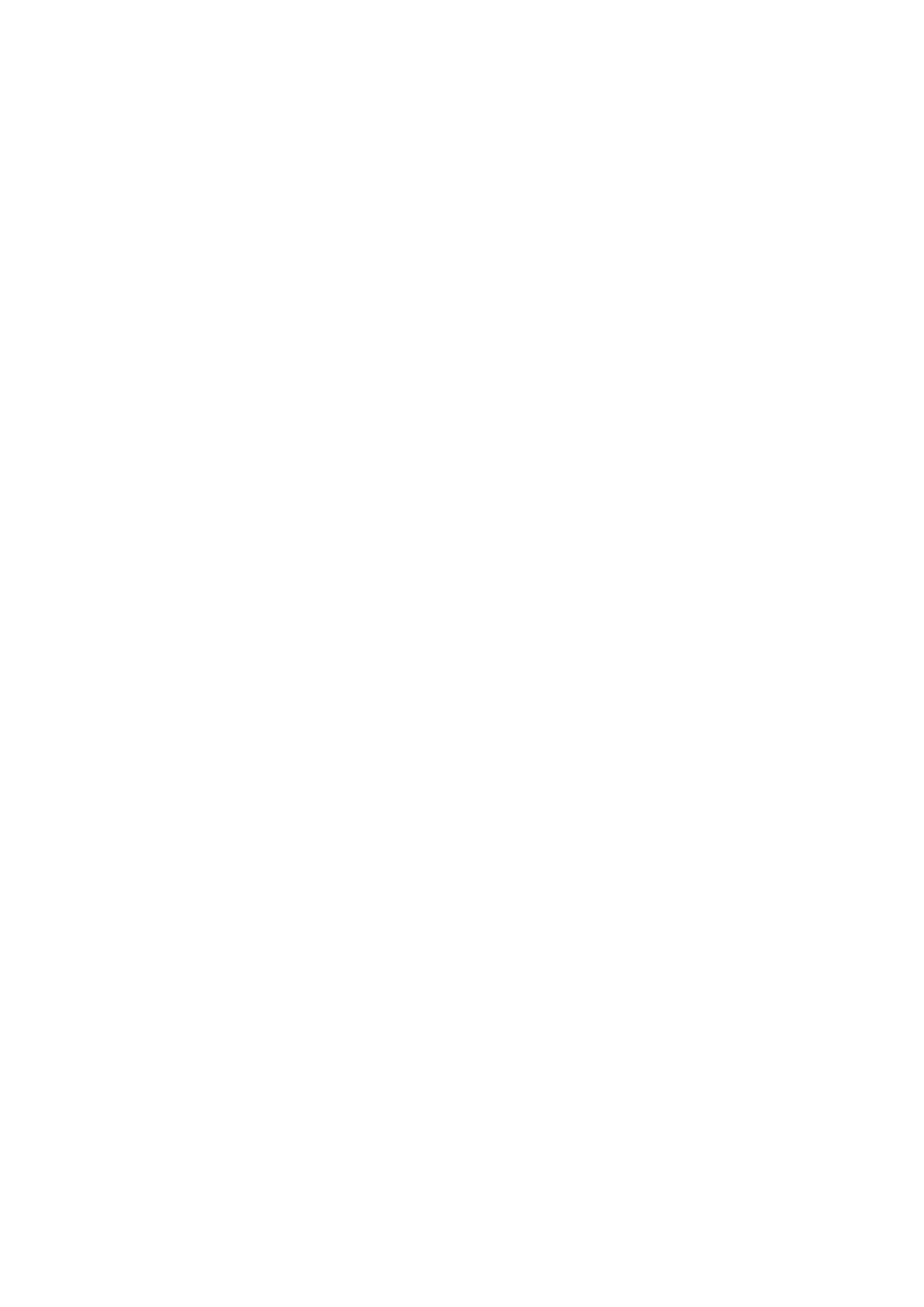## **Table of Contents**

| 2 Modeling Laser power output, mode competition, beam quality for cw operation  4 |  |
|-----------------------------------------------------------------------------------|--|
|                                                                                   |  |
|                                                                                   |  |
|                                                                                   |  |
|                                                                                   |  |
| 2.5 Results                                                                       |  |
|                                                                                   |  |
|                                                                                   |  |
|                                                                                   |  |
|                                                                                   |  |
|                                                                                   |  |
|                                                                                   |  |
|                                                                                   |  |
|                                                                                   |  |
|                                                                                   |  |

#### Note:

The numerical results shown in this tutorial, such as in Tab. 1, 2 and 3 are obtained, if for the computation the full version of the LASCAD program is used. If the demo version is used the results are slightly different, since the wavelength is fixed to 1.134 nm which differs from the correct wavelength of a Nd:YAG laser.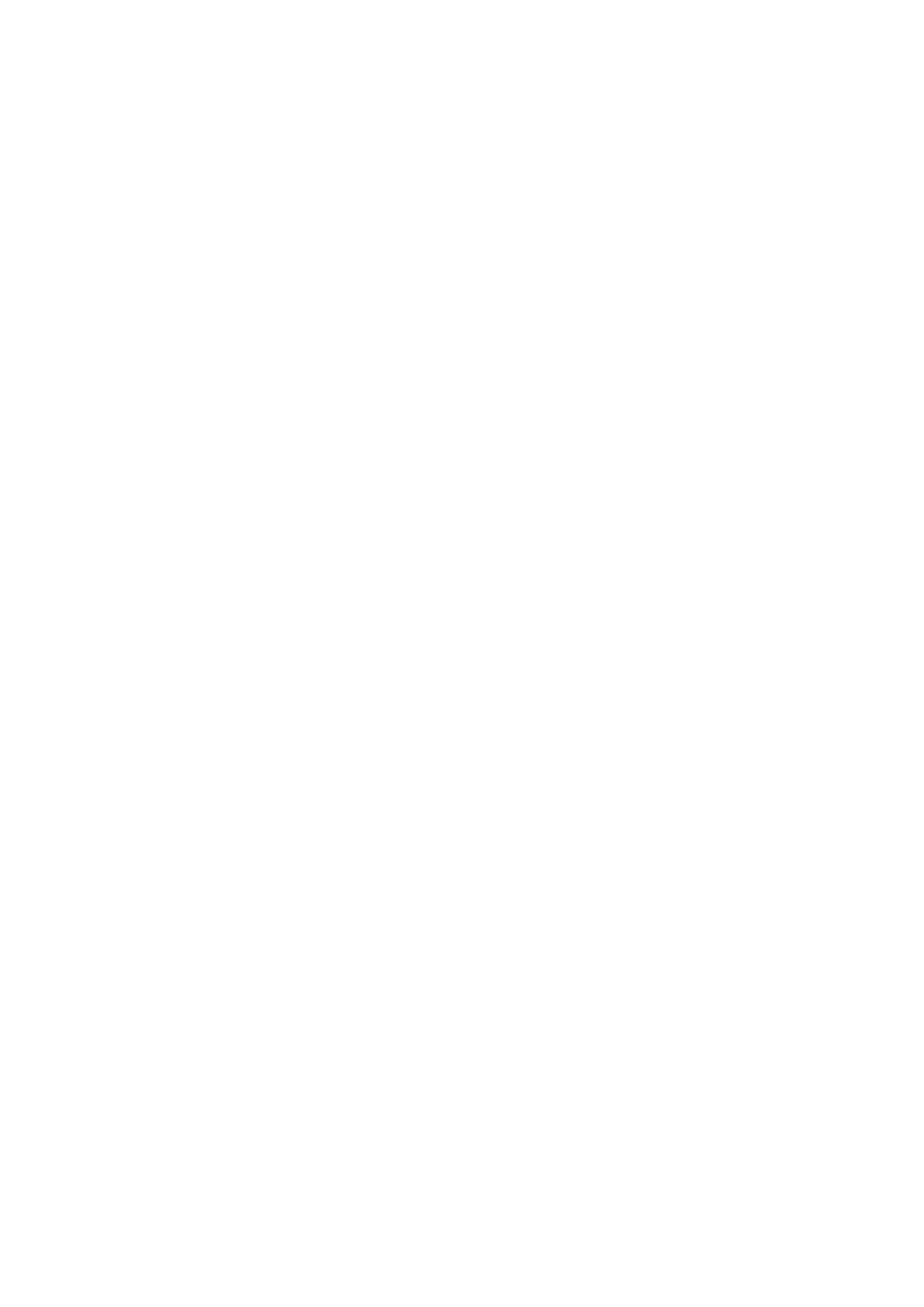### <span id="page-4-0"></span>**1 Introduction**

The purpose of the Dynamic Multimode Analysis (DMA) is to analyze multimode and Q-switch operation of lasers. To this end the transverse mode structure in the cavity is approximated by a set of M Hermite-Gaussian (HG) or Laguerre-Gaussian (LG) modes. Since HG and LG modes represent sets of orthogonal eigenfunctions with different eigenfrequencies, it is assumed that each transverse mode oscillates independently, and therefore the influence of short-time interferences between the modes can be neglected on average. Based on this assumption, the interaction between the population inversion density and the photon numbers in the oscillating modes is described by the following set of time dependent 3D rate equations

$$
S_C(t) = \sum_{i=1}^{M} S_i(t) \qquad \qquad i=1,...,M, \qquad (1)
$$

$$
\frac{\partial S_i}{\partial t} = \frac{c\,\sigma}{n_A} \int_{\Omega_A} N S_i s_i dV - \frac{S_i}{\tau_C} \tag{2}
$$

$$
\frac{\partial N}{\partial t} = -\frac{c\sigma}{n_A} N S_C s_C - \frac{N}{\tau_f} + R_p \frac{N_{dop} - N}{N_{dop}}
$$
(3)

Eqs.(1 to 3) describe the interaction between the population inversion density  $N(x,y,z,t)$ , the total photon number  $S<sub>C</sub>(t)$  in the cavity with associated normalized photon density distribution  $s_C(x,y,z,t)$ , and the photon numbers  $S_i(t)$  belonging to the individual transverse modes with associated normalized photon density distributions  $s_i(x,y,z,t)$  of the individual modes. The obtained time dependent photon numbers  $S_i(t)$  in the individual modes and the photon density distributions si(x,y,z,t) are used to describe their contribution to the whole transverse mode structure. In this way, a time dependent analysis of mode competition effects and multimode behavior of the cavity is obtained. This result is used to compute beam quality and laser power output, and to describe time dependence of Q-switch operation.

In Eqs.(2 and 3) the following parameters are used:

| $n_A$                      | refractive index of the active medium,                   |
|----------------------------|----------------------------------------------------------|
| $\mathbf{c}$               | vacuum speed of light,                                   |
| $N(x,y,z,t) = N_2 - N_1$   | population inversion density $(N_1 \sim 0)$ ,            |
| $R_p = \eta_p P_a / h v_p$ | pump rate,                                               |
| $\eta_{\rm P}$             | pump efficiency,                                         |
| $P_a(x,y,z)$               | absorbed pump power density,                             |
| σ                          | effective cross section of stimulated emission,          |
| $\tau_c$                   | mean life time of laser photons in the cavity,           |
| $\tau_{f}$                 | spontaneous fluorescence life time of upper laser level, |
| $N_{\text{dop}}$           | doping density.                                          |
|                            |                                                          |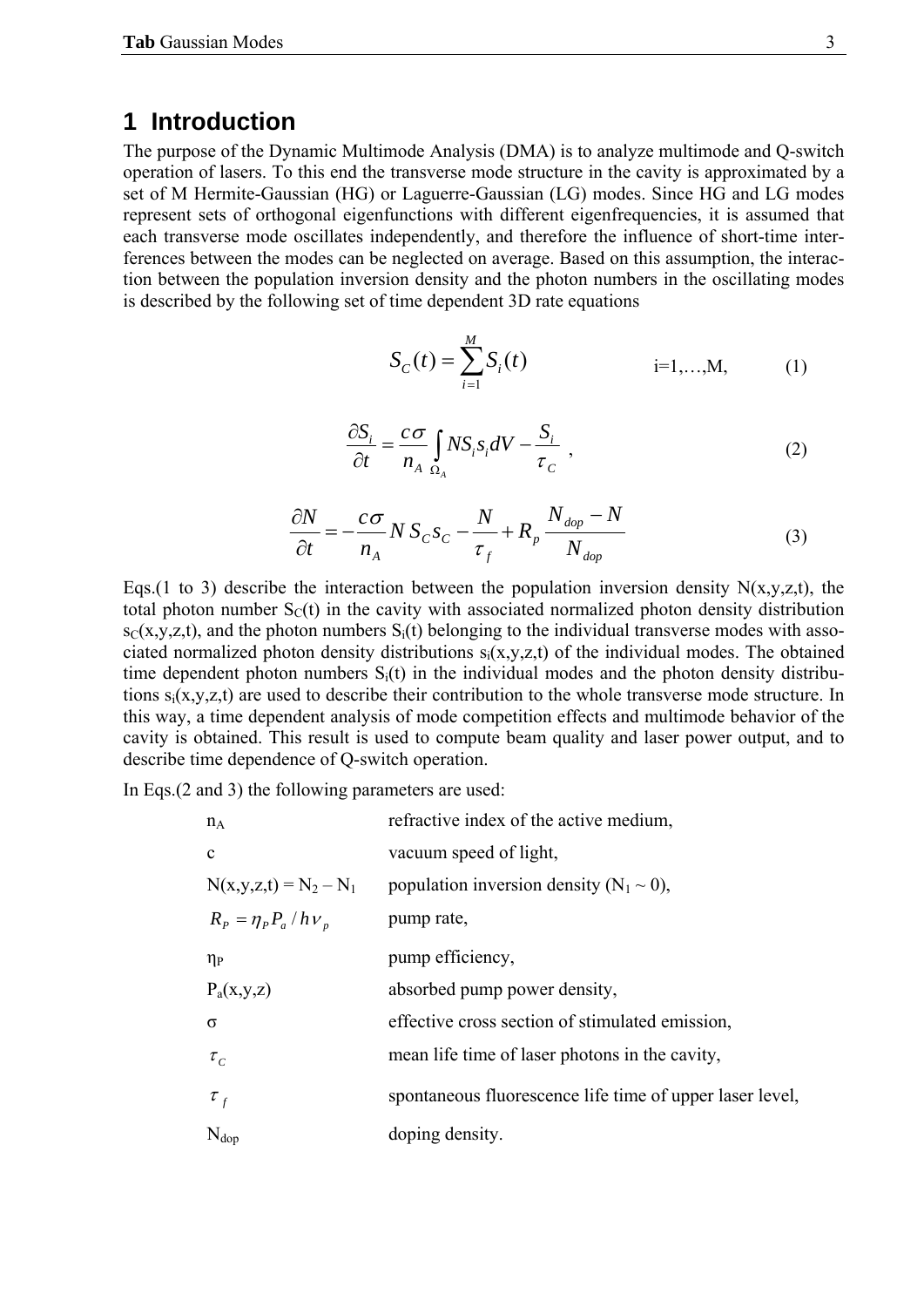<span id="page-5-0"></span>Eqs. (2 and 3) refer to a 4-level-system. Multimode analysis of quasi 3-level systems is under development. Fast decay rates between level 3 (pump level) and 2 (upper laser level), and between level 1 (lower laser level) and 0 are assumed.

Mathematical relations between the above parameters and the methods used to compute laser power output, and to model Q-switch operation and effects of apertures are described in detail in the manual, or can be shown by clicking the menu item "Help DMA Code" of the DMA activation window of LASCAD.

The following is a practical guide to the DMA Code. It explains how to define input values for the parameters shown in the individual tabs of the DMA GUI appropriately to model cw multimode operation, Q-switched operation, and the effect of apertures.

## **2 Modeling Laser power output, mode competition, and beam quality for cw operation**

To work with the DMA code it is necessary to insert a thermally lensing crystal into the cavity. For instance follow the instructions in Tutorial No. 1 to prepare a model for an end pumped crystal. Alternativaly, you can directly activate the cavity configuration according to Tutorial No. 1 by opening the project file Tutorial\_1.lcd, which can found in the subdirectory "Tutorials" of the LASCAD application directory. After you have executed the FEA code, and have inserted the crystal in the mode plot window, select **Dynamic Multimode Analysis** in the main LASCAD menu to open the DMA activation window. In this window click the button **Open GUI for DMA** to open the window **Dynamic Multimode Analysis**. This window has 5 tabs whose entries are described as follows.

### **2.1 Tab** Gaussian Modes

Open this tab to select the **Type of gaussian modes** being used to approximate the laser mode structure. Select Hermite-Gaussian modes if the mode structure is astigmatic. For rotational symmetric cavity configurations it may be preferable to select Laguerre-Gaussian modes. However, if a high number of transverse modes has to be taken into account it is recommended to use Hermite-Gaussian modes. High order Laguerre-Gaussian modes are more complicated to handle numerically. Selection of mode type also can be carried through automatically by the program based on the astigmatism of the laser mode structure.

**Maximum transverse mode order** defines the highest transverse mode order N<sub>max</sub> taken into account in x- as well as in y-direction. However, since the total number M of modes increases according to  $N^2$ <sub>max</sub> + 2N<sub>max</sub> + 1 the total number M can become very large with increasing N<sub>max</sub> so the computation takes a long time.

If a large N<sub>max</sub> is defined, it is necessary to make the **Number of grid points in x-and ydirection** large enough to resolve the oscillations of the transverse intensity distribution of the higher order transverse modes. Otherwise, this number can have the same size as the number of transverse grid points used for thermal FEA. The latter one also holds **Number of grid points in z-direction**.

Definition of the **Stretch factor in x- and y-direction related to beam diameter** strongly depends on  $N_{\text{max}}$  and on the pump light distribution as described in the online help. For  $N_{\text{max}}=0$  it may be necessary to define a stretch factor equal to 2 to take into account the overlap between fundamental mode and absorbed pump power distribution.

## **2.2 Tab** Rate Equations

Though some entries of this tab already can be defined in the window **Laser Power Output** of the LASCAD program, it is necessary to define them in this tab once more. For a comparison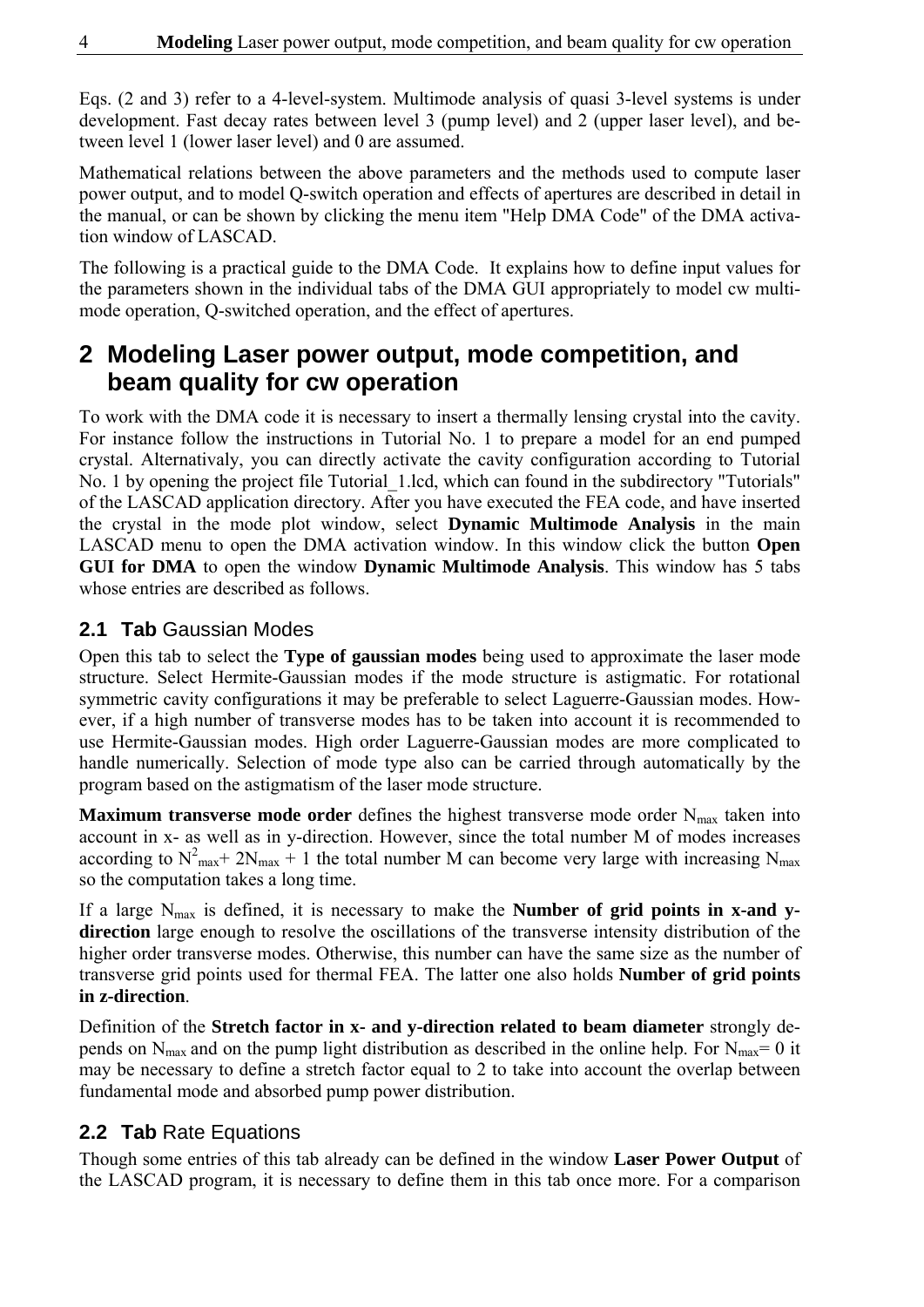<span id="page-6-0"></span>with the results obtained for time independent laser power output, the entries must be defined identical.

#### **2.3 Tab** CW Operation

The default value of 10 ns for **Time resolution** turned out to be appropriate for common laser configurations. However, this entry, as well as the length of the **Time period used for simulation,** should be controlled by inspecting the results of the calculation.

#### **2.4 Beam Quality**

The beam quality factors  $M_x^2$  and  $M_y^2$  are computed according to Siegman and Townsend<sup>[1](#page-6-1)</sup> using the expressions

$$
M_x^2(t) = \sum_{i=1}^M (2p_i + 1)c_i(t)
$$
 (4)

and

$$
M_{y}^{2}(t) = \sum_{i=1}^{M} (2q_{i} + 1)c_{i}(t)
$$
 (5)

Here  $p_i$  and  $q_i$  are the transverse mode orders of the i-th gaussian mode in x- and y-direction, respectively. The coefficients  $c_i(t)$  are defined by

$$
c_i(t) = \frac{P_{i,out}(t)}{P_{c,out}(t)}\,,\tag{6}
$$

where  $P_{C, out}(t)$  is the total power output at time t, and  $P_{i,out}(t)$  are the power outputs of the individual modes.

#### **2.5 Results**

 $\overline{a}$ 

After clicking **Calculate** in the DMA GUI**,** the window **DMA Calculation** opens, showing the progress of the computation. Among the information shown in this window, for instance, the value for Power output for TEM00 mode using CW time independent recursion formula can be used for comparison with the result obtained by the corresponding computation, which can be started by the use of the LASCAD window **Laser Power Output**.

The power output of individual modes averaged over the last quarter of simulation time is shown at the end of the calculation. The time average is restricted to the last quarter of simulation time, to reduce the influence of output spiking, as shown in Fig. 1. If spiking extends into this last quarter, it is recommended to increase the entry for the **Time period of simulation** in the tab **CW Operation**. In the following, if nothing else is specified, physical quantities are assumed to be averaged in the above way.

If, for the calculation, the cavity configuration according to Tutorial No. 1 is used together with the default settings for entries of the tabs of the DMA GUI except of  $N_{\text{max}}=3$ , the results shown in Tab. 1 are obtained.

<span id="page-6-1"></span> $<sup>1</sup>$  A.E. Siegman and S. Townsend, "Output beam propagation and beam quality from a multimode stable-cavity</sup> laser", IEEE Journal Quantum Electron., **29**, 1212–1217 (1993)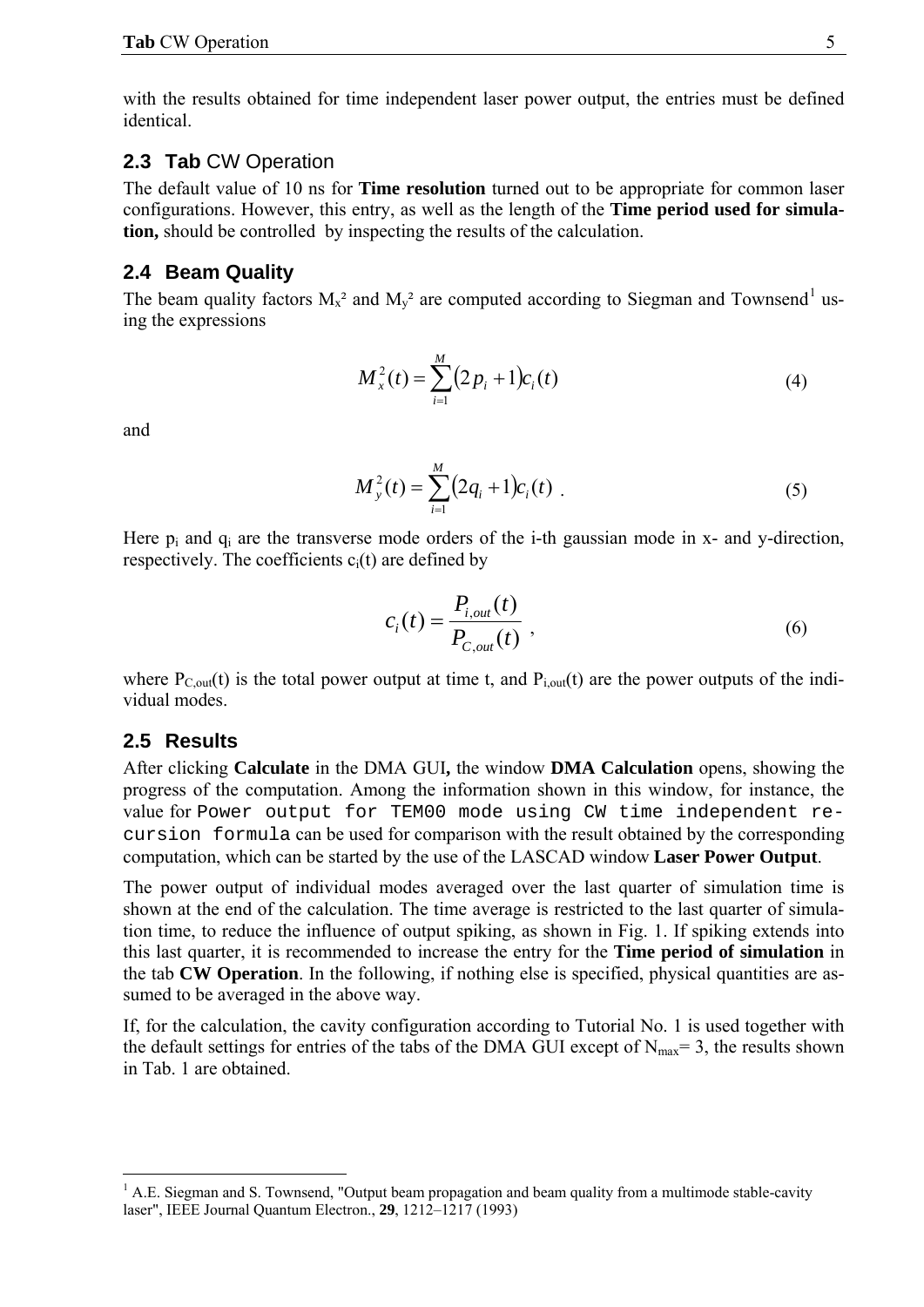| Mode | (0,3):     | 1.23341      |
|------|------------|--------------|
| Mode | $(0, 2)$ : | 0.598921     |
| Mode | (0,1):     | 0.560508     |
| Mode | (1,2):     | 0.550806     |
| Mode | (3,0):     | 0.545464     |
| Mode | (1,3):     | 0.491664     |
| Mode | (0,0):     | 0.456887     |
| Mode | (3,1):     | 0.417439     |
| Mode | (1,1):     | 0.413295     |
| Mode | (1,0):     | 0.346157     |
| Mode | (3,3):     | 0.323292     |
| Mode | $(2, 2)$ : | 0.321322     |
| Mode | (2,1):     | 0.305183     |
| Mode | (2,0):     | 0.160791     |
| Mode | (3,2):     | 0.149285     |
| Mode | (2,3):     | 7.35643e-040 |
|      |            |              |

Tab. 1: Power output [W] of individual modes averaged over last quarter of simulation time obtained for the cavity configuration according to Tutorial No. 1

These results clearly show the influence of the strongly astigmatic distribution of the absorbed pump power density used in Tutorial No. 1, which has a gaussian distribution in the x-z-plane and a super-gaussian distribution with exponent 10 in the y-z-plane. Accordingly, the power of Modes (n,m) and (m,n) is not equal, for instance, Mode (0.3) has a power of 1.31 W, and the Mode (3,0) only 0.57 W.

Correspondingly, the obtained beam qualities  $M_x^2 = 3.24$  and  $M_y^2 = 4.22$  are different for x- and y-direction.

The total power output is 6.87 W.

After closing DMA and LASCAD, the numerical results also can be shown by opening the file output.txt in the corresponding DMA directory.

To visualize results, open the DMA Viewer with the button **Show Results** of the DMA GUI. The drop-down box in the lower part of the Viewer window allows for showing several important 2D and 3D plots.

An important plot is the power ouput over time, which is shown in figure 1 . The computation starts with population inversion density  $N(x,y,z,t)=0$ . Since this is different from equilibrium condition, a spiking behavior can be seen at the beginning, which attenuates with increasing time, and finally approaches a constant value. Dependent on the cavity configuration, it may be necessary to increase the **Time period used for simulation** to achieve convergence.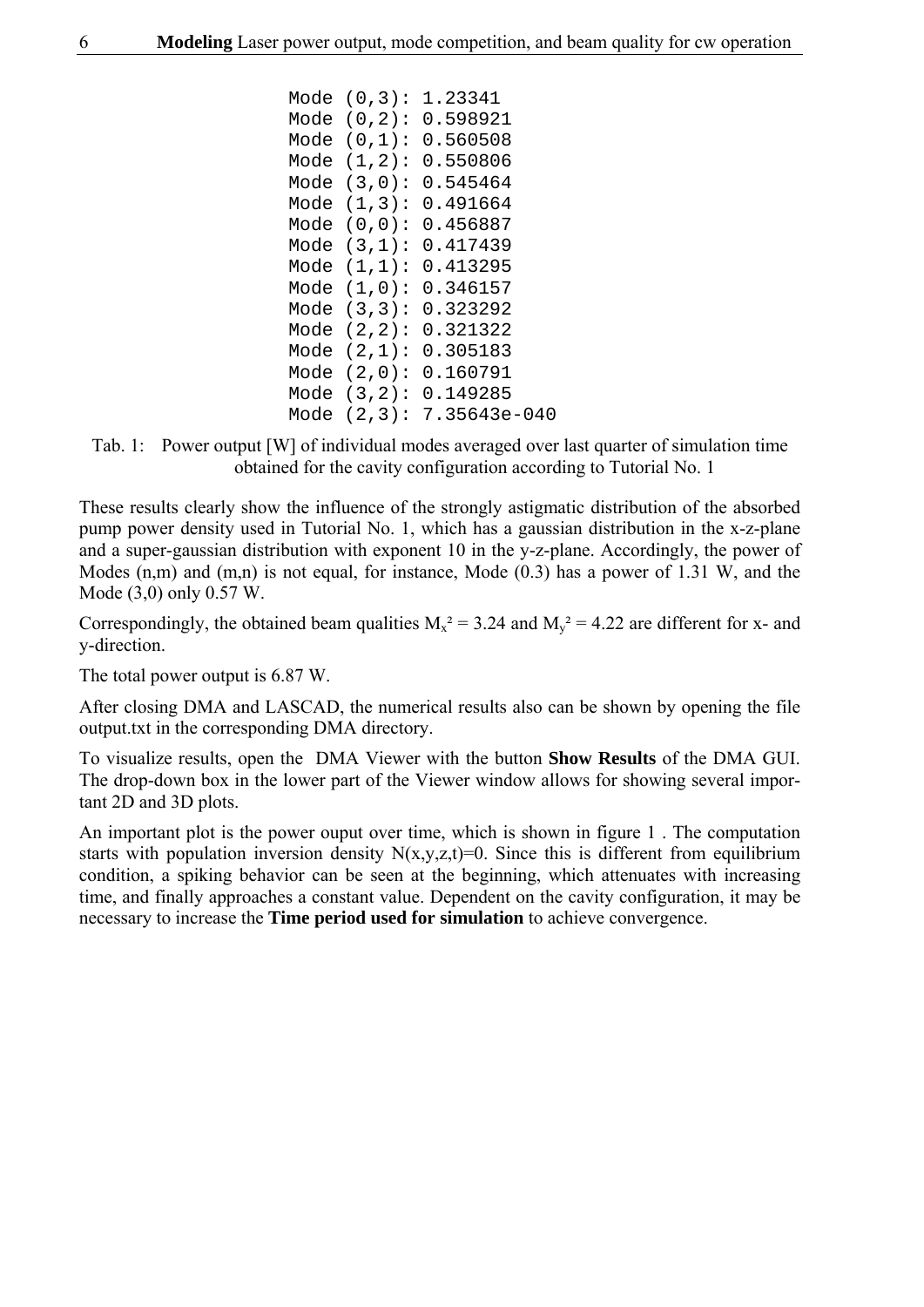

Fig. 1. Power output over time

Power output over time also can be shown for individual modes separately.

Also interesting are 2D plots of the beam quality over time and the spot of the Mode (0,0) along the cavity axis.

An interesting 3D plot is the **Beam profile in the crystal**, showing the superposition of the individual transverse modes, according to their contribution to the total power output. An example, once more based on the cavity configuration of Tutorial No.1, is shown in Fig. 2. This figure again shows the influence of the strongly astigmatic distribution of the absorbed pump power density used in Tutorial No. 1. The intensity distribution is strongly astigmatic. Transverse modes with higher order in y-direction are dominant.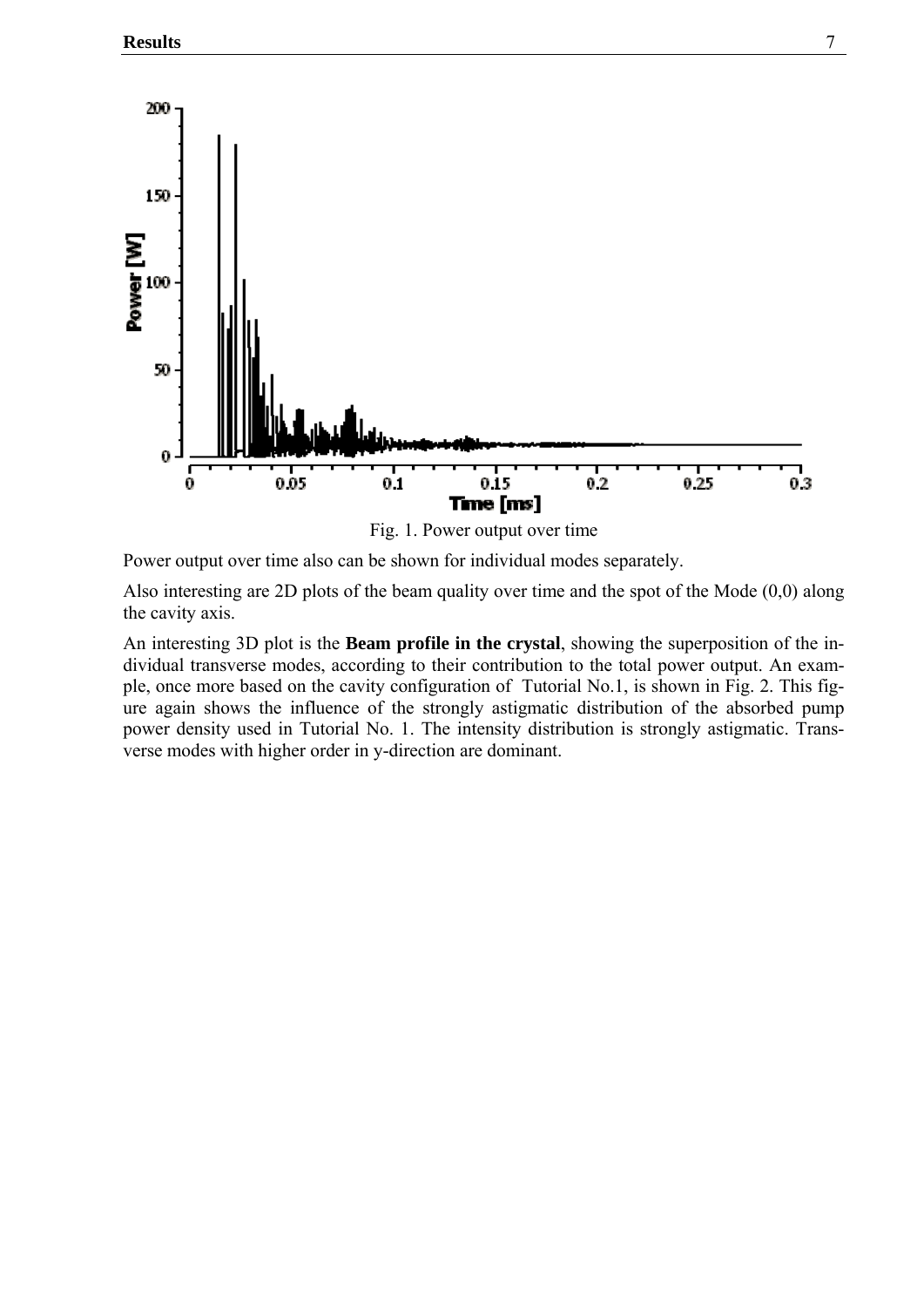<span id="page-9-0"></span>

Fig. 2. Beam profile in the crystal

# **3 Modeling of Q-Switched Operation**

Two different modes of pumping are available, cw pumping and pulsed pumping which can be selected from a drop-down box in the frame **Pumping** in the Tab Q-switch**.** Pulsed pumping can be used to create an approximate model for passive Q-switching, see section 3.3.

## **3.1 CW Pumping**

For cw pumping a predefined number of subsequent pulses can be computed, which are triggered with constant repetition frequency.

During the load period onset of laser oscillation is suppressed by introducing a high artificial cavity loss in the rate equations, which can be defined in the box **Q-switch induced loss during load phase**. The default value 0.8 of this parameter is usually appropriate. Since no stimulated emission takes place during the load period, a high population inversion is generated.

If an opening period >0 is defined, the artificial Q-switch loss is not removed at once, but continuously reduced to the normal cavity loss during the defined opening period. However, this parameter only has a minor influence on pulse energy and shape.

Appropriate definition of the pulse period is very important. This quantity does not represent the physical pulse width, it only defines a time domain used for the computation of the pulse. Since population inversion and photon density change strongly during pulse development, it is necessary to define a large number of time steps during the pulse period to get short time steps. Since pulse build-up can be delayed dependent on the cavity configuration, it may be necessary to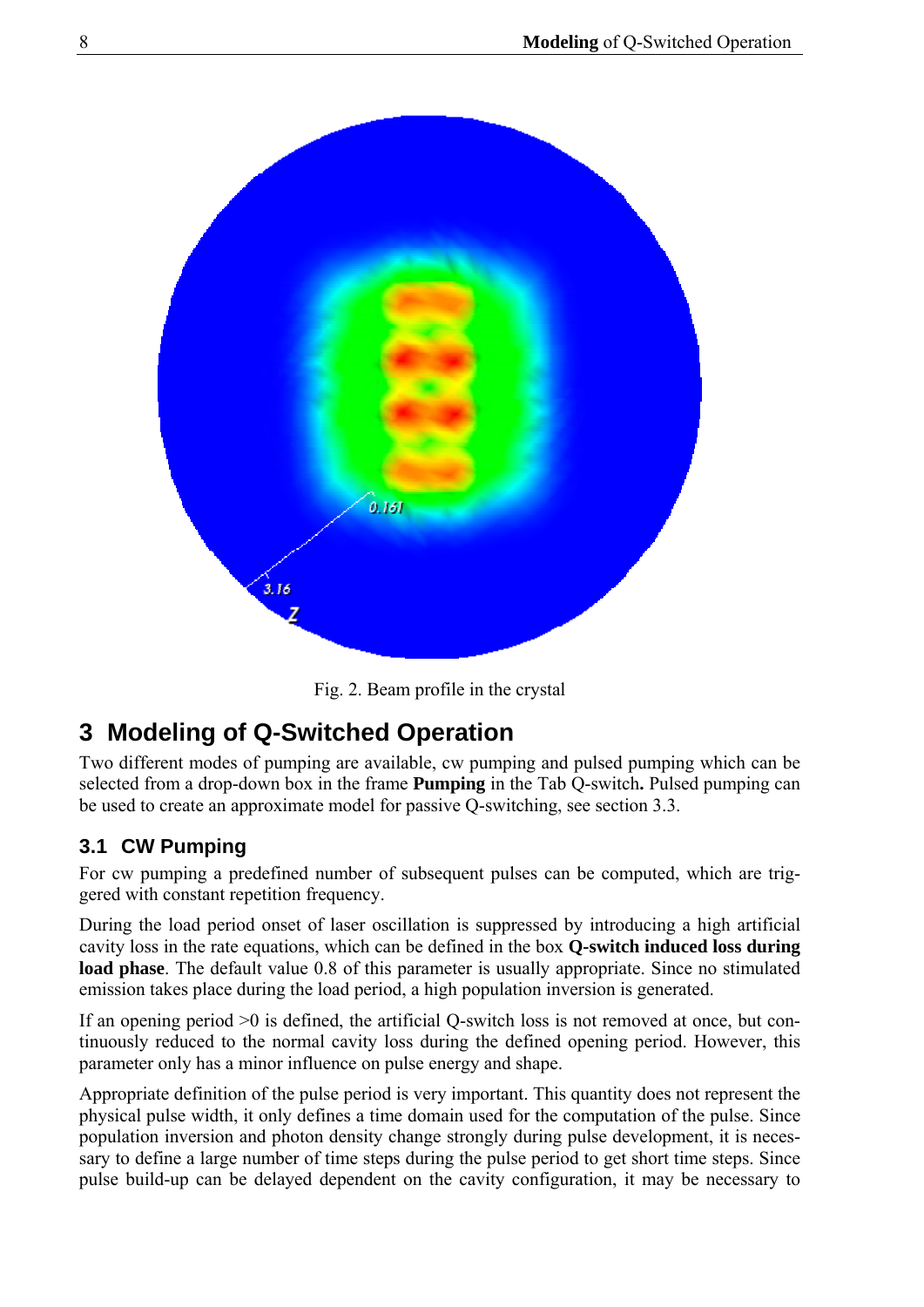<span id="page-10-0"></span>make the pulse period much longer than the pulse width to prevent the pulse extending into the relaxation period.

**Load period + opening period + pulse period** must be smaller than the **pulse repetition period**. The remaining time is the relaxation period, representing a buffer zone between pulse period and new load period, if multiple pulses are computed. The number of time steps during the relaxation period can be small, since population inversion and photon density do not change much.

### **3.2 Results for CW Pumping**

If the cavity configuration according to Tutorial No. 1 is used once more together with the default settings for entries of the tabs of the DMA GUI, except that only the fundamental mode is involved ( $N_{\text{max}}$ = 0), the calculation delivers the following result for the last pulse from a series of three:

```
Power output averaged over pulse repetition period [W] = 2.92419 
Pulse energy [mJ] = 0.194946Pulse width (FWHM) [ns] = 5.15 
Average Beam Quality M^2 in x-direction = 1 
Average Beam Quality M^2 in y-direction = 1
Peak power output 32216.1 [W] at time 0.000198894 [s]
```
The peak power output provides important information concerning damaging of optical components.

After zooming in the 2D plot **Power output over time**, as described in **DMA Viewer Help,** the shape of the pulses can be visualized. An example is displayed in Fig. 3, showing a typical pulse shape.



Power output over time

Fig. 3. Typical pulse shape for cw pumping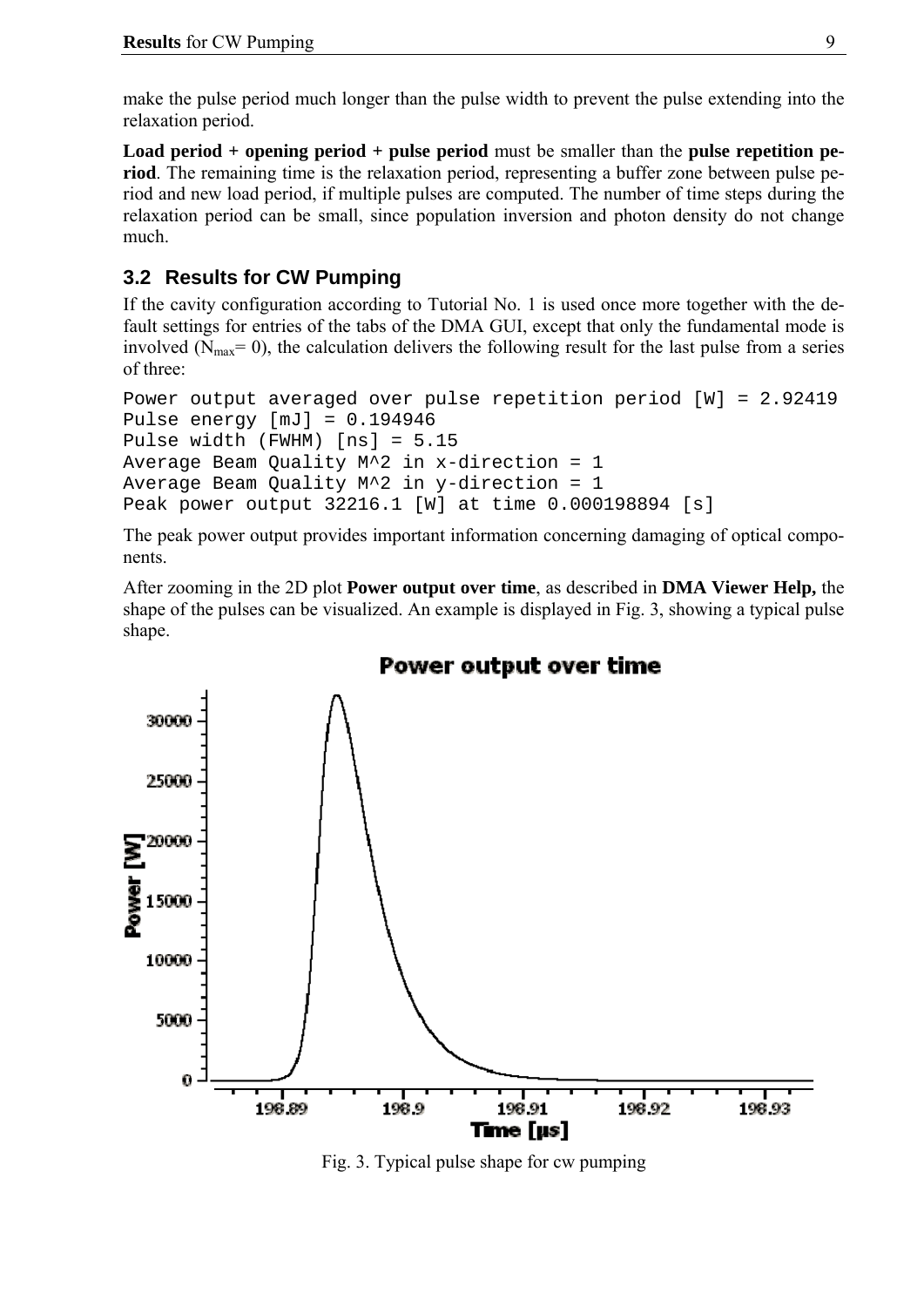### <span id="page-11-0"></span>**3.3 Pulsed Pumping**

Alternatively to cw pumping, **Pulsed synchronous with Q-switch** can be selected as **Mode of pumping**. This input can be used to create an approximate model for passive Q-switching. In case of pulsed pumping it is assumed that pumping starts and ends synchronous with the load period. Since the frequency of pulsed pumping is typically much smaller than the pulse repetition frequency in case of cw pumping, the time-lag between two pulses is large. Therefore, we have assumed, that no interaction between subsequent pulses takes place, and have restricted the number of pulses to one. The time period used for computation ends with the pulse period.

Nevertheless the **Pulse repetition frequency** has to be defined by the following reason. The present version of LASCAD uses a time independent code for the thermal analysis. Therefore, in case of pulsed pumping, the time averaged pump power has to be used as input for the FEA. The accuracy of this approximation is sufficient, if the pump frequency is greater than 60 Hz. To obtain the real pump power during the pump pulse, LASCAD divides the value of the pump power defined in the FEA window by the product **Pulse repetition frequency** x **Load period.** Therefore both entries have to be defined in the tab **Q-switch**. For low pump frequencies, or single shot pumping, a time dependent thermal FEA is under development.

Since for pulsed pumping a higher population inversion can usually be achieved, it is preferable to use a smaller value for the reflectivity of the output mirror than for cw pumping. Using again the configuration according to Tutorial No. 1 with  $N_{max} = 0$  and **Reflectivity of output mirror** = 0.5 in the tab **Rate Equations**, together with the entries in tab Q-switch shown in Fig. 4, the following results are obtained:

```
Pulse 0: M^2 \times = 1 M^2 \times =1Power output averaged over pulse repetition period [W] = 71.8257 
Pulse energy [mJ] = 14.3687 
Pulse width (FWHM) [ns] = 0.495 
Average Beam Quality M^2 in x-direction = 1 
Average Beam Quality M^2 in y-direction = 1 
Peak power output 2.3572e+007 [W] at time 0.000200002 [s] 
Power averaged over whole simulation time [W]: 71.8257, 
with whole simulation time [s]: 0.00020005. 
Power output of individual modes averaged over computation pe-
riod [W]: 
Mode (0,0): 71.8257 
Power output summed up over all considered modes = 71.8257
```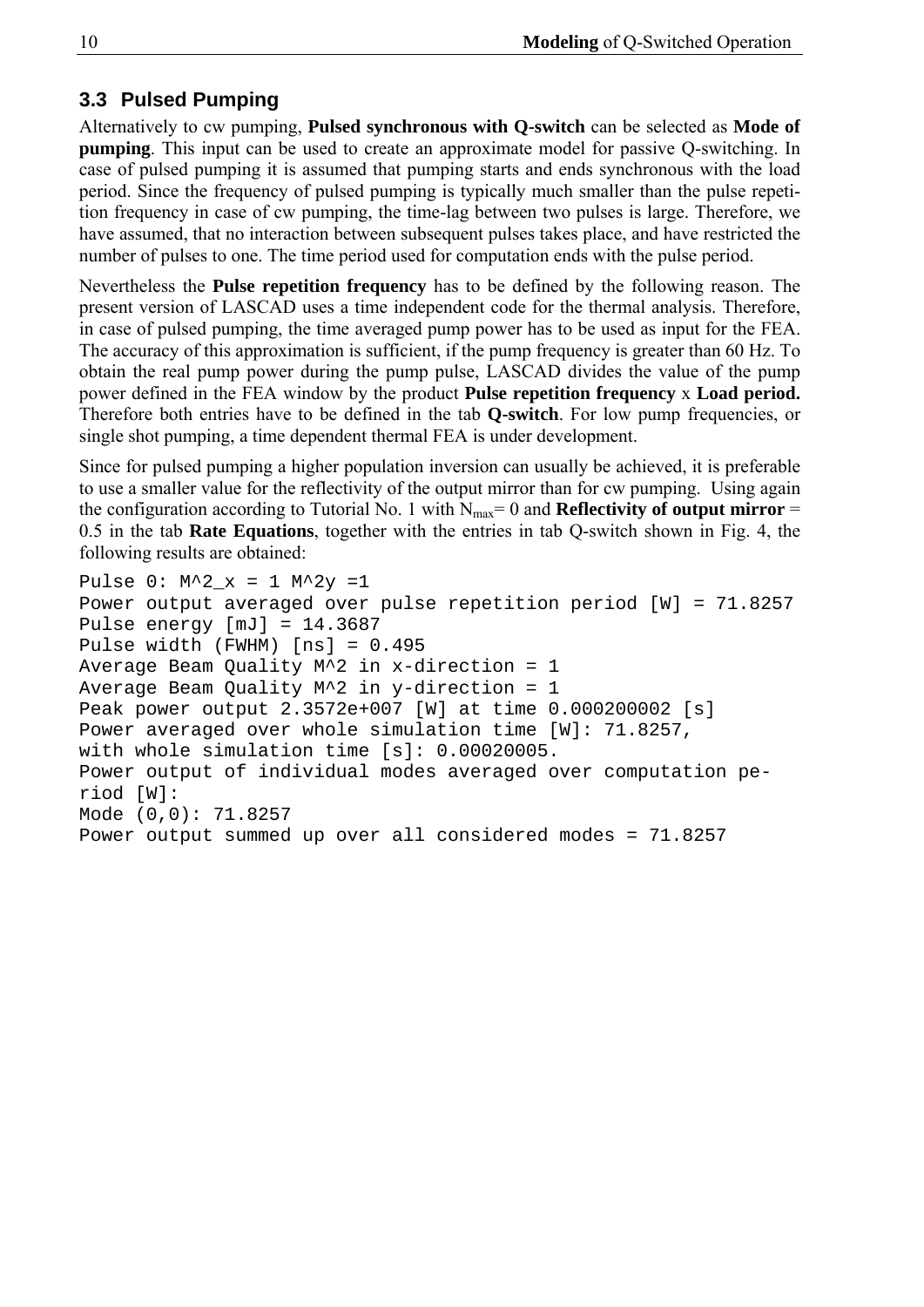| Q-Switch<br>Rate Equations  <br>Apertures<br>Gaussian Modes<br>CW Operation |                                  |  |
|-----------------------------------------------------------------------------|----------------------------------|--|
| Q-Switch                                                                    |                                  |  |
| Q-switch analysis                                                           | On                               |  |
| Number of pulses                                                            |                                  |  |
| Q-switch induced loss during load phase                                     | 0.8                              |  |
| Pulse repetition frequency [kHz]                                            | 0.08                             |  |
| Pulse repetition period [µs]                                                | 12500                            |  |
| Load period [µs]                                                            | 200                              |  |
| Opening period (pulse build-up phase) [ns]                                  | 0                                |  |
| Pulse period [ns]                                                           | 50                               |  |
| Relaxation period [µs]                                                      | 12300                            |  |
| Number of time steps during load period                                     | ÷<br>2000                        |  |
| Number of time steps during opening period                                  | Ė<br>$\mathbf 1$                 |  |
| Number of time steps during pulse period                                    | Ė<br>40000                       |  |
| Number of time steps during relaxation period                               | ÷<br>1000                        |  |
|                                                                             |                                  |  |
| Pumping                                                                     |                                  |  |
| Mode of pumping                                                             | Pulsed synchronous with Q-switch |  |

Fig. 4. Entries of tab Q-switch for pulsed pumping

Using the input values shown in Fig. 4 the pulse shape shown in Fig. 5 is obtained.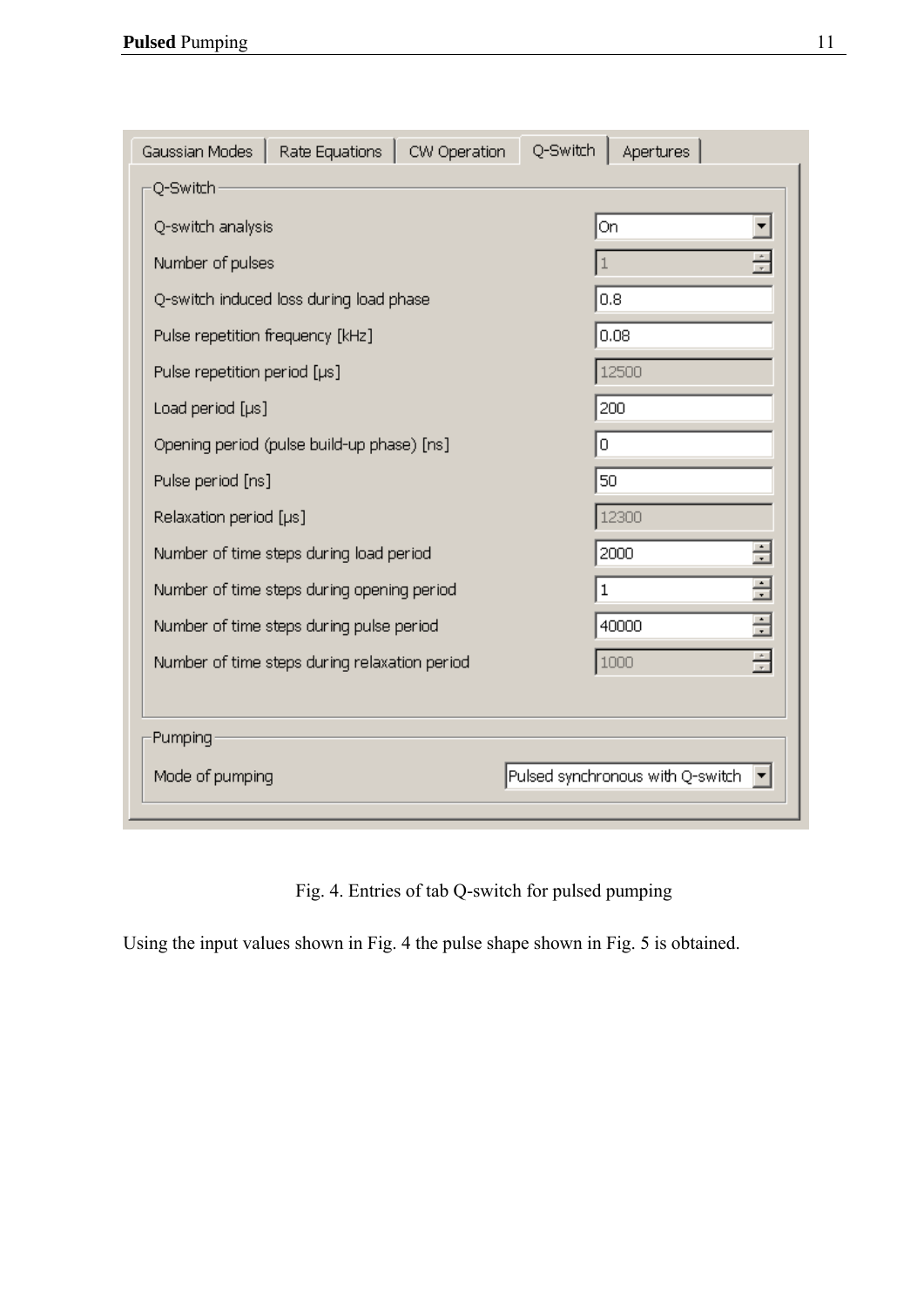<span id="page-13-0"></span>

Fig. 5. Pulse shape obtained for pulsed pumping

## **4 Modeling the Effect of Apertures**

The entries of the tab **Apertures** allow for modeling hard-edged and gaussian apertures, as well as hard edged, gaussian and super-gaussian mirrors.

## **4.1 Hard-Edged Apertures and Mirrors**

The shape of hard-edged apertures or mirrors can be elliptical or rectangular. Select the corresponding item in the drop-down box **Type of Aperture**.

If, for the position of the aperture, a value  $\leq 0$  is defined, the program assumes that the aperture is represented by the output mirror (right mirror). The radii of the aperture can be different in xand y-direction.

Use again the configuration according to Tutorial No. 1 with  $N_{\text{max}}= 3$  as in Sect. 2.4 together with a circular end mirror with radius 0.2 mm, and run the calculation for cw operation. The obtained results shown in Tab. 2 indicate that, different from Tab. 1, due to the finite radius of the output mirror, only the modes  $(0,1)$ ,  $(1,0)$ , and  $(0,0)$  contribute to the output power. This result is confirmed, if we are looking at the beam profile in the crystal shown in Fig. 6, and compare it with Fig. 2.

Correspondingly, the power output is reduced from 6.9 to 4 W, compared with Sect. 2.5 where no aperture is applied. However, the beam qualities are improved to  $M_x^2 = 1.71$  and  $M_y^2 = 1.92$ .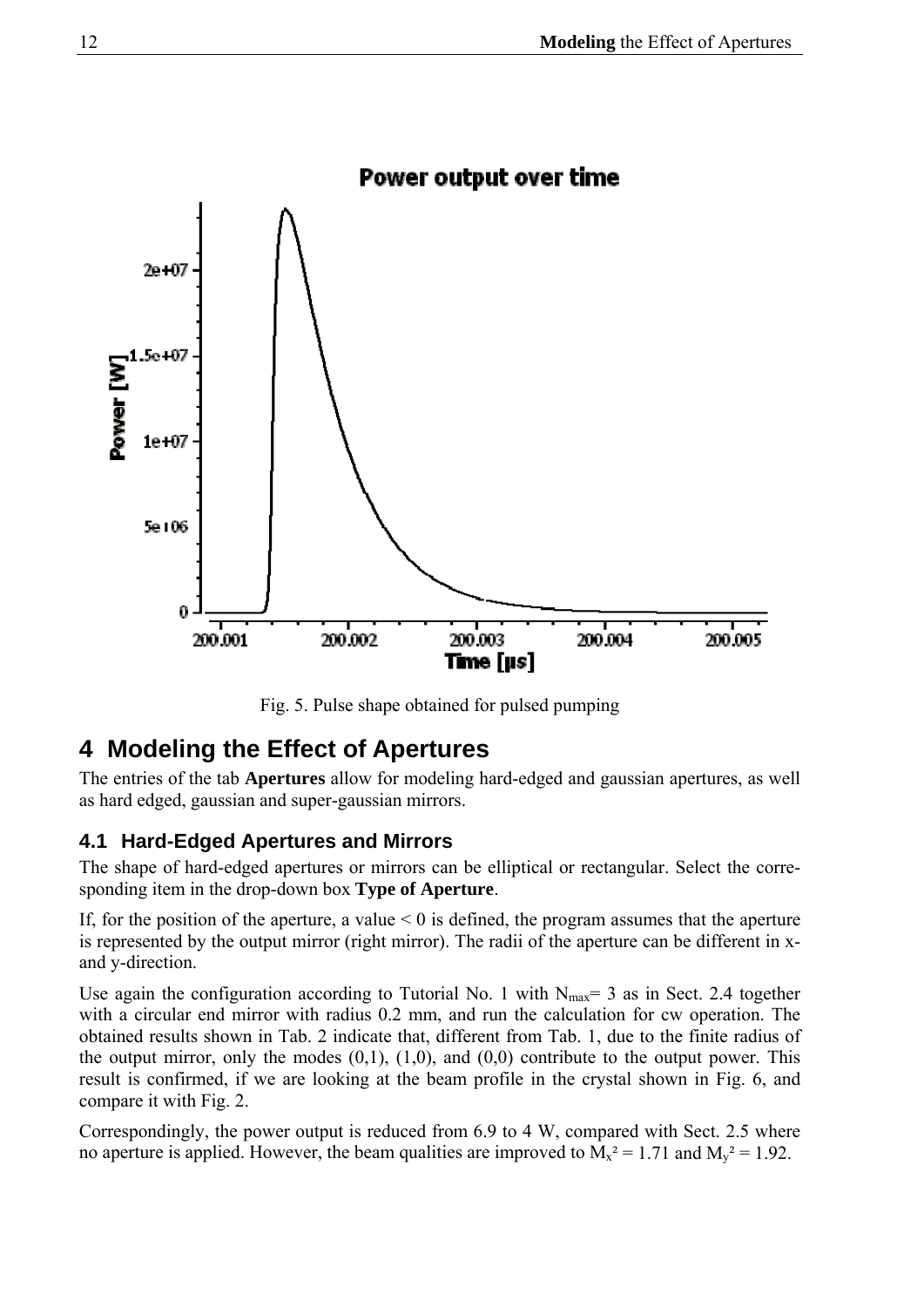| Mode | (0,1):     | 1.83459      |
|------|------------|--------------|
| Mode | (1,0):     | 1.42093      |
| Mode | $(0,0)$ :  | 0.721171     |
| Mode | (1,1):     | 5.85802e-042 |
| Mode | $(2,0)$ :  | 4.07249e-042 |
| Mode | $(0, 2)$ : | 2.36935e-042 |
| Mode | (2,1):     | 9.62273e-043 |
| Mode | (1,2):     | 7.98643e-043 |
| Mode | (3,0):     | 6.69612e-043 |
| Mode | (0,3):     | 4.63281e-043 |
| Mode | $(2, 2)$ : | 3.62786e-043 |
| Mode | (3,1):     | 3.49377e-043 |
| Mode | (1,3):     | 2.9093e-043  |
| Mode | (3,2):     | 2.12117e-043 |
| Mode | (2,3):     | 2.08619e-043 |
| Mode | (3,3):     | 1.53504e-043 |

Tab. 2. Power output of individual modes averaged over last quarter of simulation time. For the computation the cavity configuration according to Tutorial No. 1 has been used, but with finite radius of the output mirror equal to 0.2 mm



Fig. 6. Beam profile in the crystal for a cavity with output mirror of radius 0.2 mm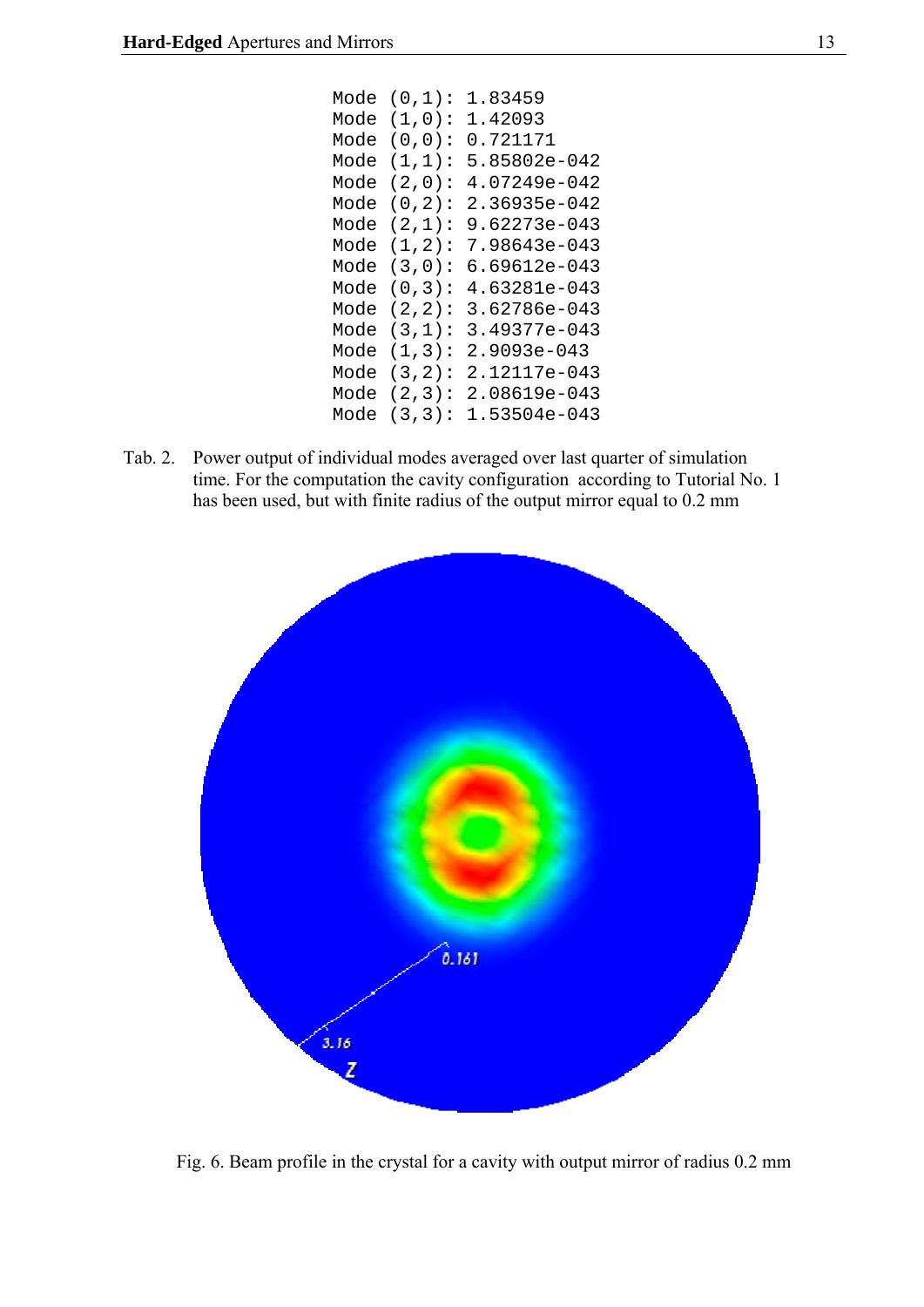#### <span id="page-15-0"></span>**4.2 Super-gaussian Ouput Mirrors**

The tab **Apertures** allows for defining gaussian and super-gaussian output mirrors. For this purpose, the option **Gaussian** has to be selected for **Type of aperture** and a value <0 has to be entered for the position of the aperture. In this case, the reflectivity of the output mirror is defined by

$$
R(x, y) = R_0 \exp\left(-2\left|\frac{x}{w_{\text{trx}}}\right|^{SG} - 2\left|\frac{y}{w_{\text{try}}}\right|^{SG}\right) + R_{\text{min}}
$$
(4)

using a super-gaussian exponent  $SG \ge 2$ . R<sub>min</sub> is a peripheral bottom reflectivity. For R<sub>0</sub> the program uses the value  $R_0 = R_{out}$  -  $R_{min}$  where  $R_{out}$  has to be defined as **Reflectivity of output mirror** in the tab **Rate Equations**.

Since super-gaussian apertures cannot be taken into account in the ABCD matrix algorithm, the inner part of the super-gaussian distribution is fitted by a gaussian approximation dependent on SG, as shown in Fig. 7 for  $SG = 4$ . This approximation seems to be appropriate, since only modes with a radius  $\langle w_{trx}(y) \rangle$  deliver a significant contribution to overall mode shape. The obtained gaussian fit is used in the ABCD matrix algorithm.



Fig. 7. Gaussian fit of a super-gaussian reflectivity distribution with SG=4

Once more, we use the configuration according to Tutorial No. 1 with  $N_{\text{max}}= 3$ , as in Sect. 2.4 and 4.1, together with the inputs shown in Fig. 8. Running the calculation for cw operation, we obtain the results shown in Tab. 3. Now, as one can see, due to the super-gaussian output mirror, only the fundamental mode (0,0) is excited. Correspondingly, the beam profile displayed in Fig. 9 shows the well known shape of a gaussian fundamental mode. Surprisingly, the power of this mode is 4.22 W. This is relatively high compared with the calculation presented in Sect. 2.4, which delivered 6.87 W for the total power of all modes.

Compared with the result for a hard-edged aperture the power output increases from 4 to 4.22 W for a supergaussian aperture, whereas the beam quality improves considerably to 1 for x and ydirection.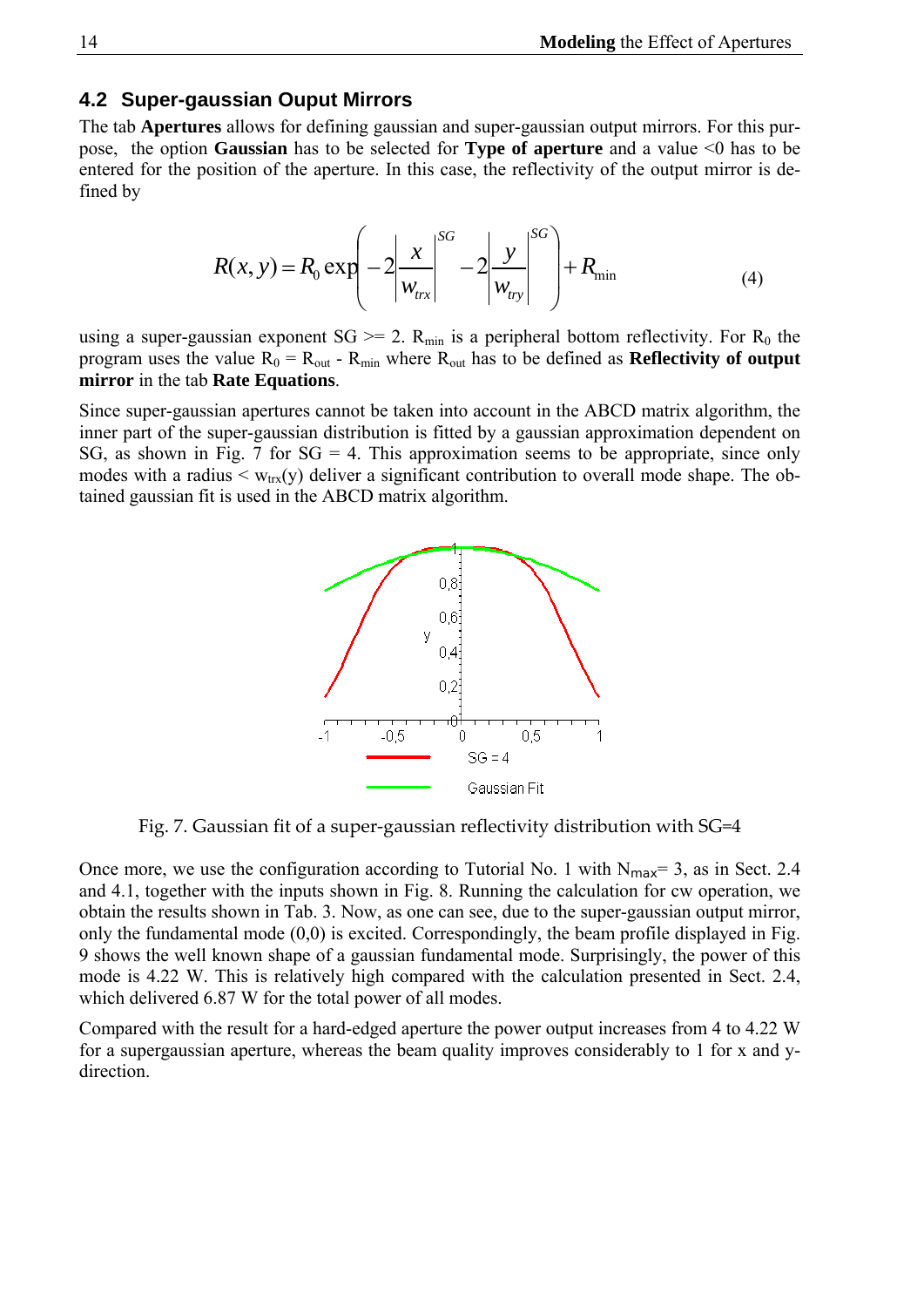| CW Operation<br>Rate Equations<br>O-Switch<br>Gaussian Modes                                   | Apertures |  |  |
|------------------------------------------------------------------------------------------------|-----------|--|--|
| Resonator contains aperture                                                                    | True      |  |  |
| Aperture type                                                                                  | Gaussian  |  |  |
| Position of aperture along z-axis (<0 for pos. at right mirror) [mm]<br>l-1                    |           |  |  |
| 1/e <sup>2</sup> -radius of gaussian transmission or reflection profile, x-dir. [mm] 0.2       |           |  |  |
| $1/e2$ -radius of qaussian transmission or reflection profile, y-dir. [mm] $\vert 0.2 \rangle$ |           |  |  |
| I٥<br>Peripheral bottom reflectivity in case of (super-) gaussian mirrors.                     |           |  |  |
| Super gaussian index of outcoupling mirror                                                     | 4         |  |  |

Fig. 8. Entries of tab Q-switch Apertures for an output mirror with super-gaussian reflectivity

| Mode | (0,0):     | 4.22301      |
|------|------------|--------------|
| Mode | (0,1):     | 3.01251e-041 |
| Mode | (1,0):     | 1.1211e-041  |
| Mode | $(0, 2)$ : | 8.25512e-042 |
| Mode | (1,1):     | 6.72075e-042 |
| Mode | (0,3):     | 4.86947e-042 |
| Mode | (1,2):     | 4.73229e-042 |
| Mode | $(2,0)$ :  | 4.64064e-042 |
| Mode | (2,1):     | 4.03505e-042 |
| Mode | (1,3):     | 3.73545e-042 |
| Mode | $(2, 2)$ : | 3.60176e-042 |
| Mode | (2,3):     | 3.24972e-042 |
| Mode | (3,0):     | 3.24888e-042 |
| Mode | (3,1):     | 3.21808e-042 |
| Mode | $(3, 2)$ : | 3.16512e-042 |
| Mode | (3,3):     | 3.05088e-042 |

Tab. 3. Power output [W] of individual modes averaged over last quarter of simulation time. For the computation the cavity configuration according to Tutorial No. 1 has been used, but with a super-gaussian output mirror, according to the entries shown in Fig. 8 .